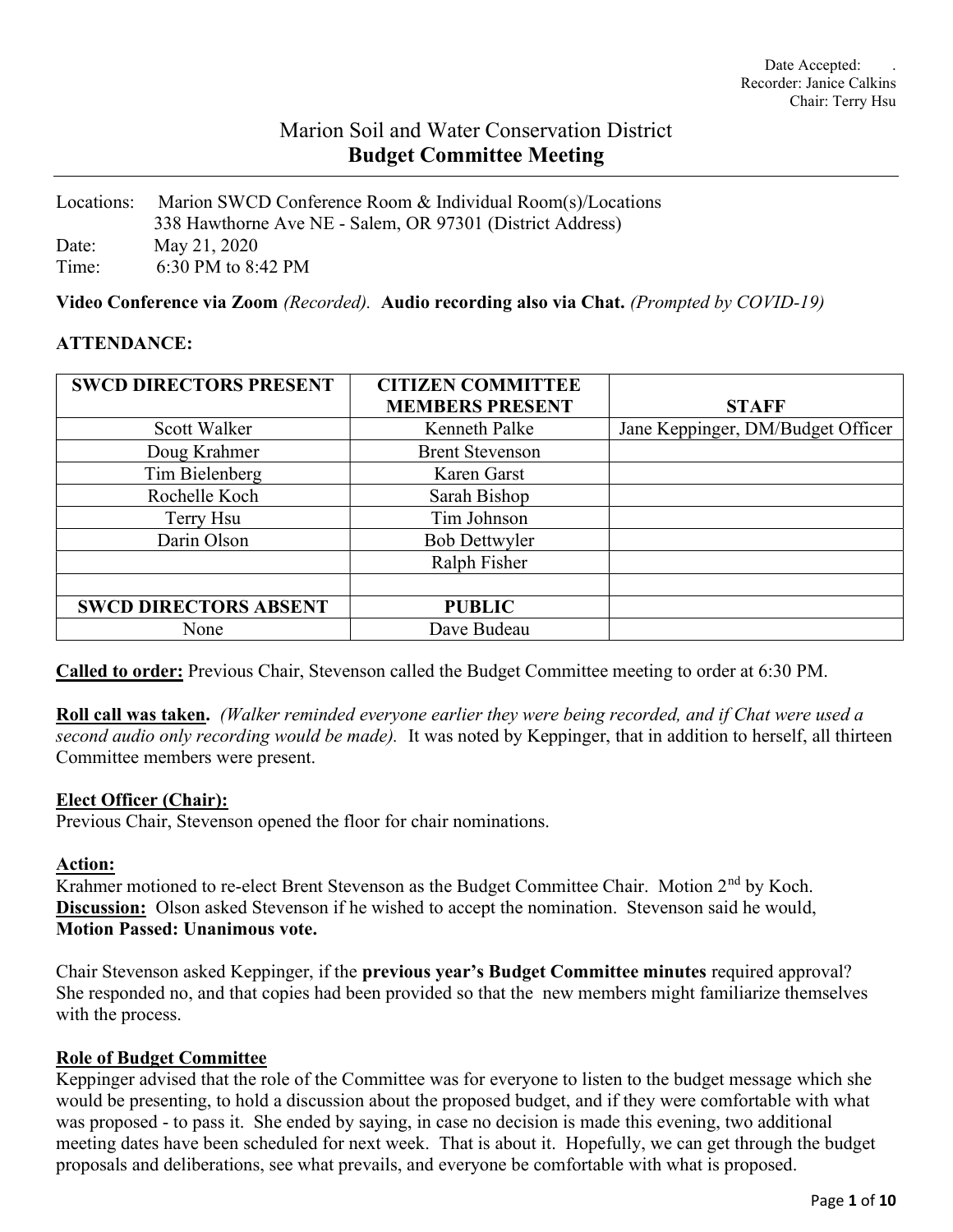## Receive the Budget Message and Review the Proposed Budget

Keppinger advised the Committee, that each member had received two Budget Proposals: One designated as Budget Draft A, the second Budget Draft B. The difference between the two budgets she said, was that, Draft B has the formation of a Building Fund, which the current Budget does not have. Budget A does not have this either. Budget A is a traditional budget, as it now stands, and it shows three General Reserve Fund Accounts: General Fund, Vehicle Fund, and an Unanticipated Projects and Catastrophic Loss Fund. Budget B has the addition of a Building Fund which we do not currently have, and it will require the Unanticipated Projects and Catastrophic Loss Fund to be zeroed out. Please also be advised, someone pointed out that Budget A is missing page 2 of your printed version. The fact is, page 2 is identical to page 2 of the Budget B proposal you have, she said.

MSWCD Board Chair, Hsu interjected, that the Board has been holding numerous discussions about, and are exploring possibilities of either purchasing an existing building or purchasing land to build a new building. He explained how the District has secured a Real Estate agent to assist the District in exploring options available and to show available properties. We would be delighted if the Budget Committee would move forward and allow us to transfer into a new Building Reserve fund as seen in Budget Draft B. The Building Committee came up with some general figures, however if the Budget Committee requires more concrete numbers and we could work to provide those to you within… I'm guessing 2-3 weeks, or could we have more time to do that Jane?

Keppinger responded, typically and what we would hope to do, is to have an approved budget by June 30. However due to the COVID-19 outbreak and stuff, the Governor has allowed a change to the budget process and has extended the budget deadline date to July 31. If we postpone until the July deadline date, I would be required to prepare the budget again for a second time, updating the numbers through the end of June.

Garst asked Keppinger, the act of putting money into a *Reserve* for a building fund, does not obligate you to do that, correct? So adopting Budget Draft B, doesn't say- oh we have decided to spend \$6 mil on a building, it just transfers monies so that in eventuality you will do something with those monies in the future, and that you have started a savings. Isn't that correct? Keppinger responded, Correct. A Building Reserve fund simply sets money aside potentially for whatever activities are outlined within that description for that line-item. Sounds like Draft B gives you the ability to move forward and not have to create a new budget, Garst added. It will simply give you a place to start savings toward. Johnson pointed-out, from an accountant's term those are not restricted funds. Keppinger agreed, they are not restricted, the monies are only reserved or held for whatever use is desired - be it to purchase land, buy a building, or remodel - again according to the description given the building fund. Garst asked, is there any opposition to Draft B. Stevenson stated he was not sure if he agreed to it. Krahmer said he was going to oppose it. Garst asked if he would state his reasons. Krahmer replied yes, but I don't think we are yet at that point in the meeting for that. Bielenberg jumped in saying he felt the Chair should be moving this meeting along and speak about the budget, address this stuff later.

Keppinger advised there were only a few small changes to the budgets with regards to operating costs (both Budget A & B). Revenue and Operating Costs are on page one, two, and top of page three. The only other thing I changed, and yes probably a drastic change, was I zeroed out the Vehicle Reserve fund as I felt we were done purchasing vehicles, as the District has purchased two new vehicles within the past two years, and we have a third vehicle that is in good-shape and that we should have for a few more years. Monies were taken from here and transferred to the General reserve fund and be disbursed amongst various activities. On page three of Conservation Activities/ Programs I have carried over \$7,500.00 for an outstanding project that will be completed this year. Educational Clear Grant monies and Sponsorship monies both remain the same. Line four, Cost-Share monies have been increased by \$50K because we spent over \$300K this year doing conservation programs on the ground. This was a recommendation by our Program Committee she advised. Not knowing what changes and effect on our economy COVID-19 will bring, we can only hope and pray we will continue to put conservation on the ground as we have done. The Native Plant Sale, Scholarships, and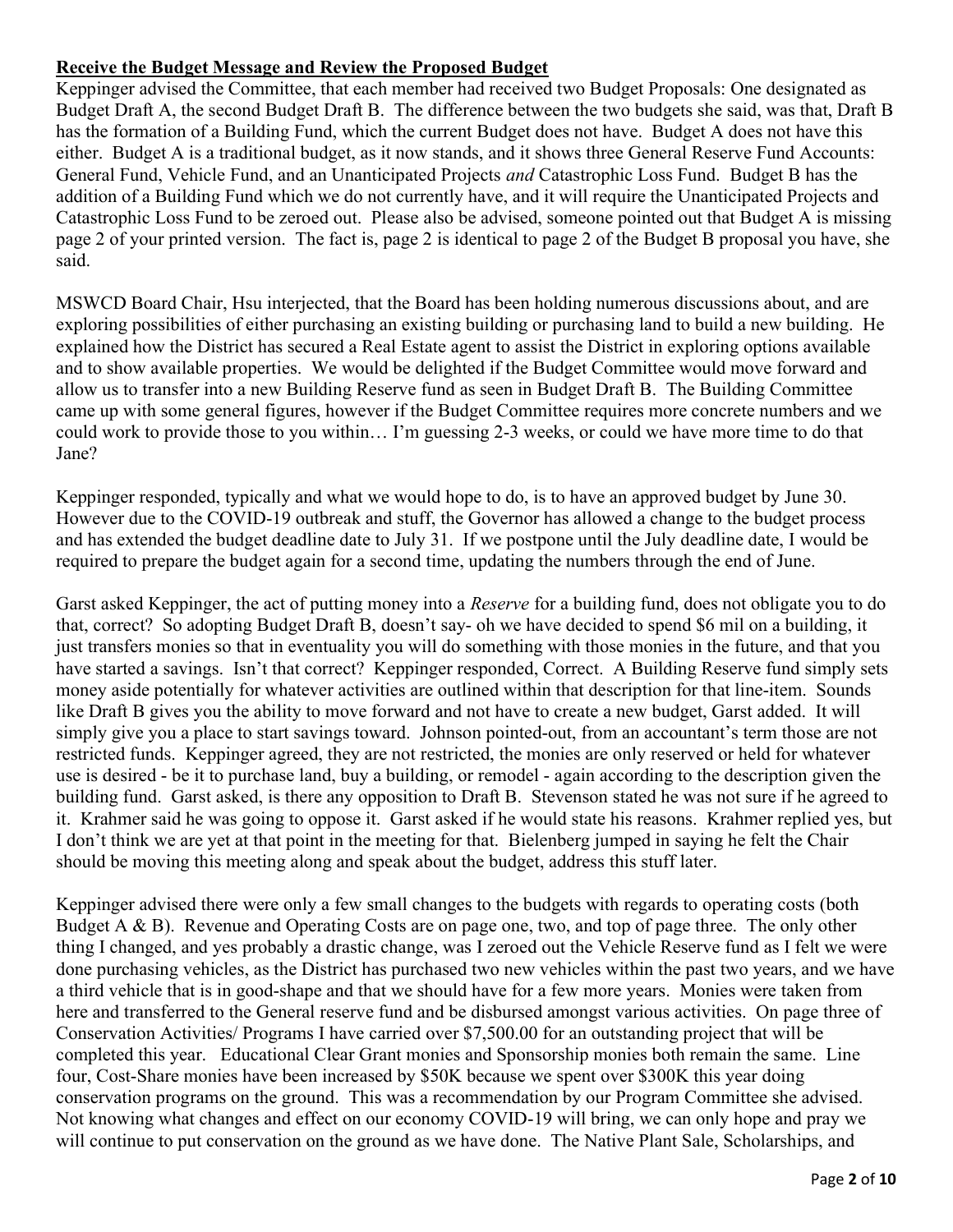Grant Services expenses stays the same. Educational Expenses and Supplies have been reduced by \$10K because we are pretty much done purchasing new high-end, and additional educational materials or supplies. Marketing and Outreach were increased a bit, as we have some opportunities for more on-line education, video production, and advertising for the District. Invasive Species Programs: we were awarded two different grants and we increased the budget by about \$10K for the additional work and expenses we will incur. The Backyard Habitat Improvement Program, we have been talking to Portland Audubon Society and were working to potentially meld their program with our program. However, with the onset of COVID-19 we are not quite sure of their current status, or state they are in, or how things stand. We hope to proceed as planned, in developing a new program down here. Line 13 are funds awarded in the previous year for the Landowner Assistance Program (LAP) \$206K is being carried over. These funds were allocated this year but have not yet been spent. They will be will be spent next year. Grant match for the Watershed Councils, Line 14 have been reduced to \$12,500.00 it was amount District was awarded not this year, but last year. Grant monies come from Lottery dollars and there is the potential there will be no dollars available next year due to COVID-19. The Conservation Cover Crop Program, a trial program we started this last year has been fairly successful this year, there is interest in the Program by landowners and Staff feel it is worth continuing and moving forward with. Our Board however is having discussions about possible changes for 2021-22 or making it part of our Landowner Assistance Program (LAP). We hope to have the Program Committee work through the process in determining where the Program will go or what it will become and to implement any changes made in the 2021- 2022 fiscal year, and maybe that program remains, maybe it doesn't.. Those are where the significant changes have been made. There were some slight reductions in a handful of areas in Operating like Vehicles and Travel, as after COVID-19 I don't feel we will be traveling as much but having more connections through electronic means – as this is how business has been conducted these past few months, and it seems to be working well for most of our clientele. Basically, those are the changes made to both budgets, with the exception of creating a Building Fund in Budget Draft B and not in Draft A. Now you can discuss it, if you so choose, she said.

#### DISCUSSION: 7:01 PM (00:31:45)

Walker wished to have clarification and asked Keppinger, in the budget sheets it shows adopted budget for the current year, and projected expenditures. Keppinger explained that the "adopted" were expenses incurred through April 30, and the projected is the unknown expenditures yet to happen for months May and June. Garst and Keppinger clarifying in statement, the budget created was based on 10 months of a 12-month year. For discussions sake and to educate ourselves then, Walker asked, the \$60K under Special Grants show that only \$7,500 was spent through the month of April. Keppinger explained that \$15K had been allocated to a project, \$7,500.00 was distributed in this current year, and the remaining \$7,500.00 would be disbursed during the next fiscal year – with the project being completed by June  $30<sup>th</sup>$  - and that \$60K was allocated to the last round of LAP projects just completed. These funds (\$67,500.00) will carry forward. Walker then asked of Stevenson if they had jumped forward in the Agenda. Stevenson advised Walker, you asked for clarification, I would like to open it for that, and we will get to a true deliberation later. Stevenson asked Keppinger about the LAP program and a \$60K transfer - is that reflected in the current year? Keppinger explained how it is not a line item as the monies have not yet been spent, it is part of the \$206K, and represents money allocated this last round under LAP, the other remaining funds are allocated for a Special Grant project. These funds will not be disbursed until next year. It was noted that the \$260K LAP line item includes the \$50K increase, based on this year's need/allocations and the \$206K funds awarded in the previous year but not paid out before June 30. It was also pointed out by Krahmer that the \$206K funds were Board approved. This was confirmed by Keppinger. And the \$260K are for new projects we have not considered yet, Krahmer added. Stevenson asked if there were projects to be completed now or before June 30? The \$16K projected year end expenses are for those projects we feel will be completed before the fiscal year end (6/30) said Keppinger. For those landowners who have filed extensions, their project dollars have been included in the \$206K carryover. Keppinger indicated for the landowners who did not request extensions, their project allocations have also been included in the \$206K carryover. Walker asked, looking at data between Lines 13 and 4, then you are anticipating a \$54K increase in activity? Yes, Keppinger replied. Stevenson repeated, so that I understand fully then, there will be \$206K carried over, and \$134K for actual projects ending this year, giving us a total of \$340K, all of which have been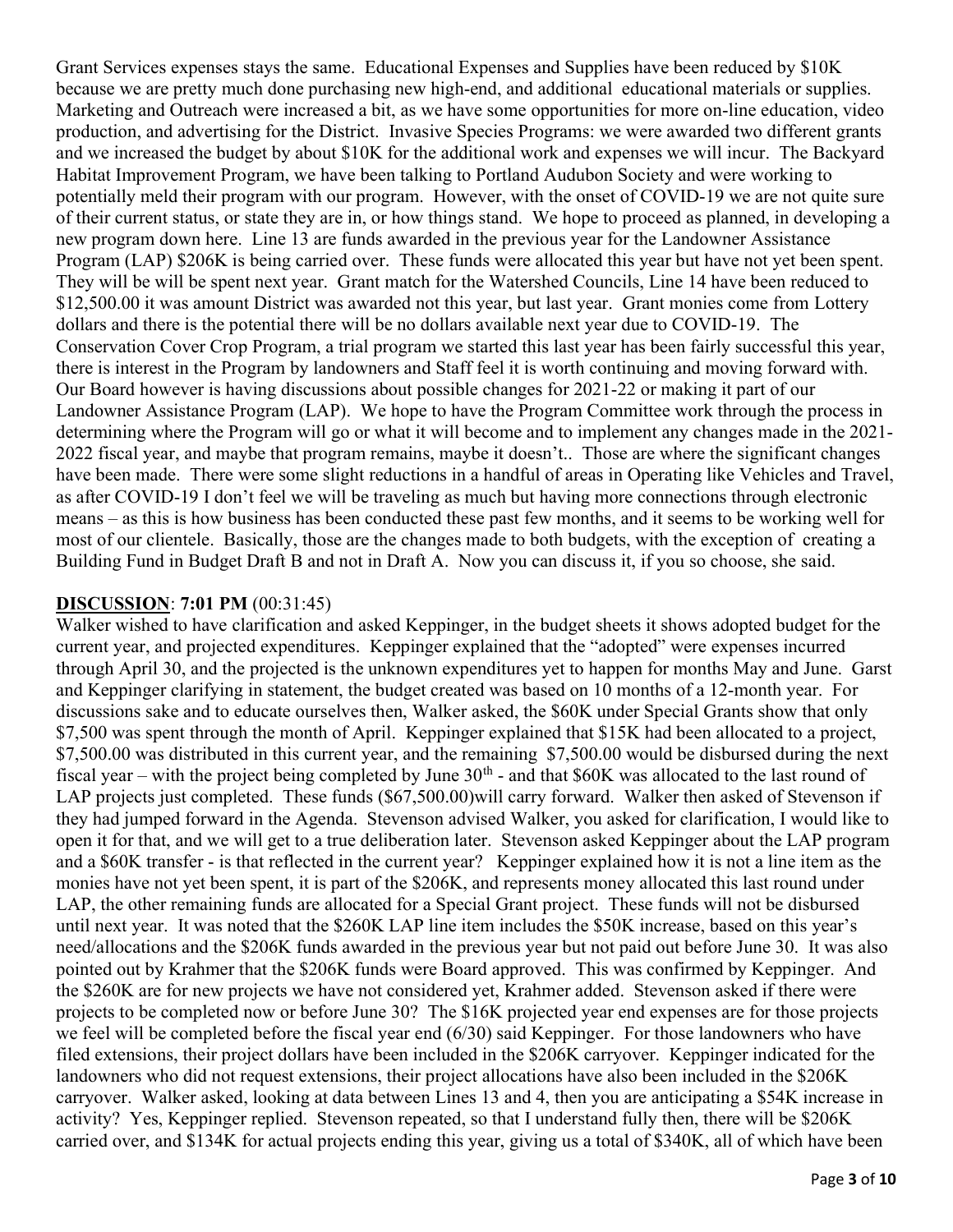Board approved. Yes, that is correct Keppinger replied, saying we (the District) did really well, and under LAP we almost doubled the amount of landowner participation this third round, exceeding our expectations. Johnson asked, regarding Line 37 on Page 3, the ending fund balance of \$350K:is that money included in the available cash on hand? Yes, Keppinger replied. The zero in column 2 then represents that monies were not spent, Johnson asked. Yes, Keppinger replied, it is technically a savings account that serves to fill in for operating costs for the first couple of months in the new year starting July 1st, until such time that the District receives its tax revenue in November/December. Monies are distributed throughout the General fund as needs arise- and these dollars will keep the District running. Walker asked if Stevenson wished to open to Public Comment. Stevenson replied he wished to continue to address questions for clarification. Walker responded asking of that carryover fund, theoretically, a portion of that money could be used for a program, correct? Keppinger replied, yes, next year that could happen. Keppinger explained to Walker that the \$350K was part of the \$1.146mil, and it (the \$350K) would be used to cover programs/operating costs as needed. Johnson acknowledged that the District still had remaining expenses for May and June that were yet to be paid, under Personnel expenses you have increased the amount substantially from last year by approximately \$70K, why is that he asked. Keppinger responded, that sometimes we may have an opportunity to hire additional staff for a project or temporarily, or if we wish to give raises, and with COVID-19 we don't know what staffing needs will be or if changes will be needed. Johnson suggested the excess could be included in the \$350K carryover of Unanticipated funds. Keppinger added if you wish it to be changed, we can do so. Walker stated Sarah Hamilton is being reimbursed by North Santiam Watershed Council. Where is this noted, he asked. Keppinger responded saying Line 12 Other Grants includes the reimbursement funds. The amount of funding changes each year dependent upon Grant the Council receives. Sarah is not working as much today for the Council as she once was, Keppinger added. Fisher recapped that over the past few years, the District has actually spent more than it has taken in and that the cash balance if flat. Keppinger responded in agreement, saying in the last two years, not including the carryover amount, we have actually spent more than we have received (revenue from interest, grants, etc.) as our costs keep on rising, obviously, as in anything. Garst wished to readdress the previous question on wages, specifically the second column. Again, Keppinger advised those figures represent actual numbers through June 30 (as wages are a fixed item and known). Johnson restated that the Budget Committee is being asked to approve Budget Draft A or Draft B, and the taxation amount of \$.05 per every \$1K assessment. If we do not grant you our approval on the \$.05 taxation how will that affect the budget? Keppinger replied, she would be required to update the figures, totally revise the budget. Garst explained it would mean a 25%-30% cut. Keppinger explained the District could ask to assess a fee up to \$.05 per \$1K or pick a \$ amount you feel is sufficient to continue business. In 2018 we asked for a flat \$1mil, what we received was closer to \$950K. Walker wished to respond to the nickel. Whatever happens, some will choose not to pay their taxes. In 2010, 2011 when the District went through the big crunch. And now with COVID it is likely we will come up short again in taxes. Fisher asked Keppinger, on that \$1.146 carryover, what percentage of total revenue did you calculate? 90%? Keppinger replied, she had projected 95% to be collected in tax revenue. At 100% the figure would be closer to \$1,250K in revenue. Fisher pointed out Line 3, Previously Collected Taxes, saying eventually the monies will be added. Keppinger agreed, saying in some instances as Walker pointed out, a taxpayer will choose to pay their property taxes, or a part of their taxes a few years down the road to avoid losing their home to foreclosure. Once those taxes are paid, the dollars received are accounted for in Line 3. Palke asked, if you don't get budgeted funds what will you do? Furlough employees one day a week or month, or cut Programs perhaps? Keppinger replied, if we feel we would fall short say 3,6, 9 even 11 or 12 months down the road, we would come back to the Budget Committee with a new supplemental budget, ask you to review and approve it, then take it forward to the Board for their approval. Walker added, also, the Board can transfer funds form one fund to another based on need – and that would not necessarily require Budget Committee action. Keppinger agreed saying it would depend upon where the funding lie, what the need(s) were and what the line items description said the monies can be used for. Johnson added, or you could use the \$350K for that. Fisher said, I think you are debating something that is basically insignificant. If you look back over the past 40 years, we have never yet had a decline of 30% of the people not paying their taxes. We have seen fluctuations of say 3 to 5% but never 30%. Garst stated, the big issue here is which Budget do we adopt? Draft A or Draft B?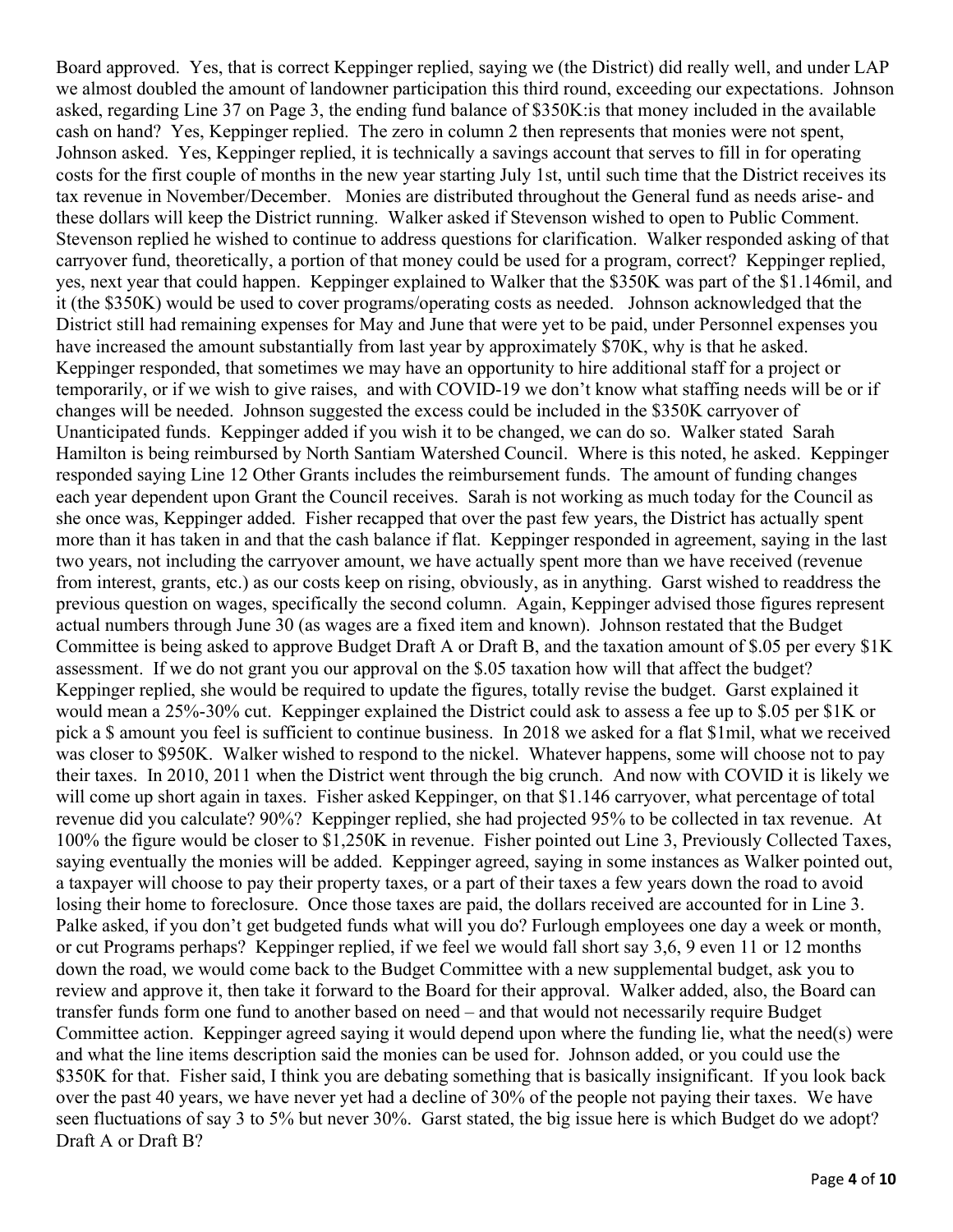## PUBLIC INPUT:

Keppinger was asked if anyone else was on the phone. She in turn asked, is anyone else on the phone? Associate Director, Dave Budeau, responded he was listening to the meeting, but he had no comment to make. (No Comments).

## COMMENTS:

Walker wished to advise that the Board had a tie vote (3 to 3) when asked if they might allocate \$20K to a new Line Item for Distance Conservation Learning. Creating professionally made videos for targeted to specific audiences. Walker stated he was aware Staff have been involved in creating videos. He also indicated he has had conversations with various other Partners about his idea, and "they" all were in favor of it. He now asked the Budget Committee if they would consider adding a new Line Item to the Budget for this purpose. The amount could be taken from the amount being carried forward, or from Special Projects fund he said, of which by the way, we have not been spending much from. I feel we are deficient in this area and it is important. Hsu interjected saying, yes, the Board had reviewed the idea, but felt Staff are currently working to create videos and how the Board can guide Staff in the direction they would like to go in creating more. Hsu also said how he had personally voted in favor of the idea however, the Board was not in agreement, and he did not feel it a necessary action to make. Johnson said he had no strong opposition to this. Olson said he was on the Education Committee, and he would prefer that a program be developed, that discussions be held, that content be defined, costs determined, and an action plan created first and foremost, and that there are ample sums available that can be used in support of creating professional videos. Bielenberg agreed, both were not against the creation of videos, but each feel there are funds available in other categories/line items that can be used to create educational videos. Hsu added that he felt by adding this as a Line item it would tell the public we feel this is important. But again, he added, I didn't feel that strongly about it. Walker then said, the budget is not only about how/where we spend money but also about policy. If you have a Line item, you are saying you are making a commitment to this thing. Stevenson asked, do you believe there is enough money within the current components to get the job done? Yes, Walker replied, however this is more of a policy issue. Stevenson indicated this would require a rewrite. Koch asked couldn't we take a vote and add a Line item. Bishop responded she feels this to be a Board decision. We are simply reviewing the budgets presented to see if their actions are just. Keppinger advised that yes there were ample available funds that could be used to support Distance Learning Videos. She also advised it important not to duplicate efforts by so many others in ways of creating videos, that we (the District) determine where needs lie and to fill that niche. Garst indicated it was now 7:30PM, and her concern pertaining to the budget was that the District is paying \$200K for rent to house nine people, which she feels is outrageous. She hoped the Committee would discuss this matter. Koch added, moving ahead with Draft B will allow us to save the Taxpayers money. Olson agreed, he wished to find a cheaper place to rent/or buy and added that the Board desires to be careful. He understands that the Budget Committee might need/require more concrete numbers. Stevenson responded, you are asking for \$1mil, yet we don't know what you are proposing. Walker indicated the District has already hired a Real Estate professional to assist them in looking at all real estate options available, and that they are in "the what is available process". Hsu added they (the Board) have hired Terry Hancock, who handles the types of transactions we would be interested in. Hancock strongly advised it to be in the District's best interests to buy a property, and that renting does not make sense he told the Board. The majority of Board members agree to this. We can go back to the Architect I suppose, to obtain some concrete figures to build a new building. Fisher asked what are the requirements for owning or renting a building? When asked what he meant by requirements, Fisher replied, things like: Staff Safety, #1, , easy accessibility to I-5. Koch indicated that a couple of lists had been created for things Staff wished to have like parking lot, cameras, windows, etc. etc. and with the onset of COVID we may want to re-visit to see what our current needs are, as Staff may continue to spend some of their time working from home/remotely. In the bigger picture, looking out for the taxpayers and not throwing money away is a big part of why we wish to look for other options. She noted how Clackamas SWCD's new building was toured and prompted a desire to make a change, and that building a new building was a real possibility and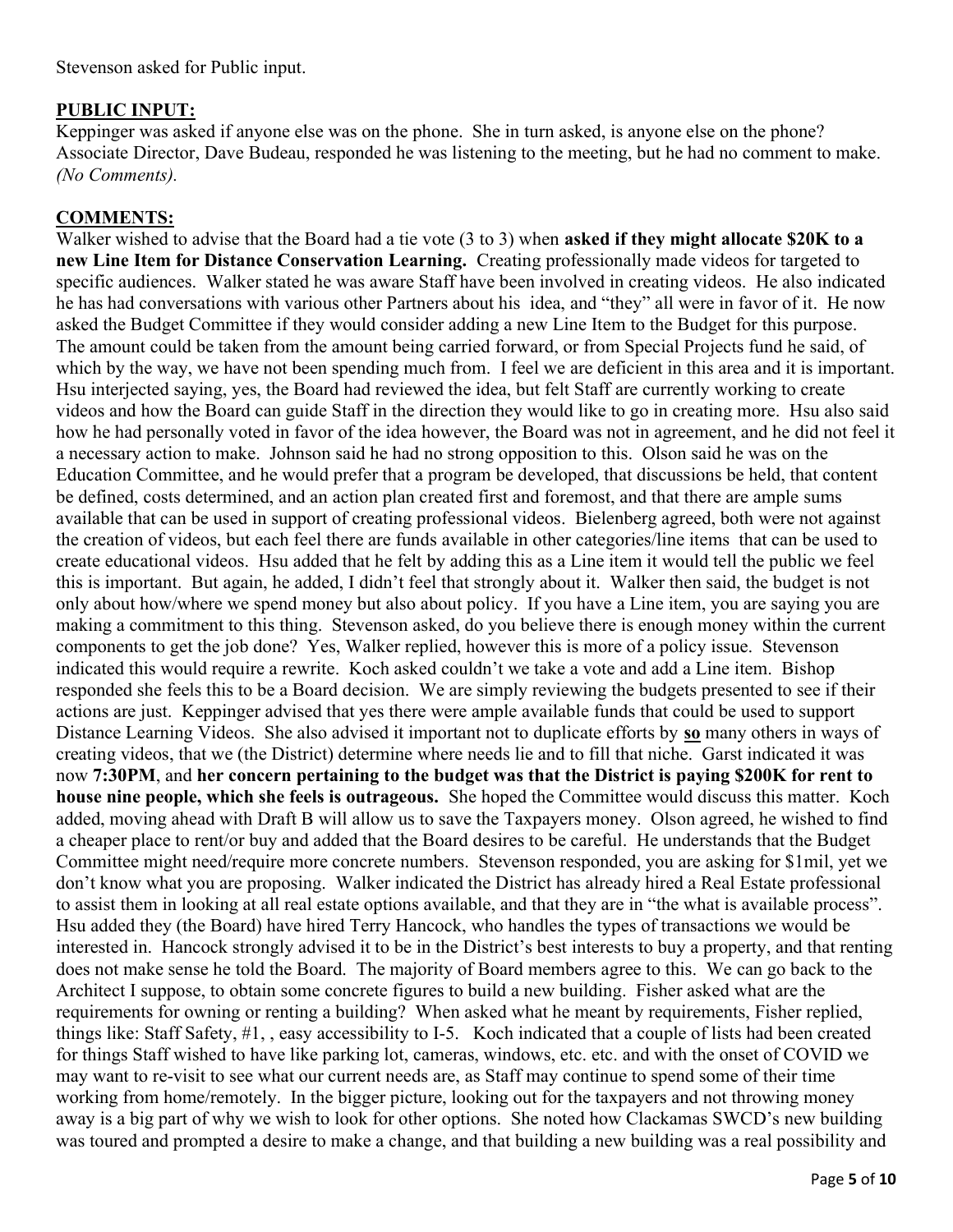doable, and overtime it will pay off. Fisher wished to have a list of priorities and stated that he believed Staff Safety would be a top priority. Koch responded that although no one had yet discussed Staff Safety per se, it would be of high importance to everyone. No one would wish to put a Staff member or one attending an evening meeting in harm's way. Hsu agreed. Olson said, wherever you go you face those challenges, and that the Board is very aware of them. Garst said, to me the real issue is, do you wish to continue paying \$200K per year for ten staff members or do you want to find something for less money and use the balance for something else? She gave an example saying I just pulled up a building on Zillow which has a 6,100 sq. ft retail building with 51 parking spaces on Fairgrounds, which is a fairly safe area, for a million dollars. And you are spending \$200K each year, that you will never get to see again. So, I really feel you should do Draft B and give the Board the flexibility to take- a look and see how you can reduce that. Think about it, you are spending \$20K per person, for your current space. Johnson added, when you have a long-term horizon like the District has, rent makes little sense. Again, he reiterated, this seems irresponsible to continue paying rent based on the long horizon before you. Krahmer advised he has been on the Board since about 2000, and back when the tax base was approved it included Operations. I am not comfortable using the money for capital expenditures. If we desire to purchase a building, he said. then we need to go to the taxpayers and propose a Bond Measure or something similar, stating what it is we wish to do and ask them for money for that. It is not a safe move to take from our Catastrophic Loss Fund as we are living in unknown times now, and we do not yet know the outcome. He also reiterated what Fisher had said, saying the last time we looked for a building we had a list of 10 to 15 items /requirements that had first to be met, before any proposal was made. We need such a list now as part of our plan, those are the reasons I am not in support of plan B at this time. Olson asked Krahmer, originally you and others created a Building Fund, to possibly make a building - how is this point in time different from that point in time? Krahmer said, the Board discussed back when - whether or not we should be building a building or purchasing a building or not. As now, the Board was not in agreement, however upon review of the tax base definition, the majority came to the conclusion it was not part of the tax base and so we took those monies and created the two funds we have now instead of a building fund. Hsu followed saying back then he was an Associate Director and he recalled that the Board did not feel it was their role. My understanding now is that there is nothing stating outright that we cannot build a building. I feel it would be an acceptable step. Bishop began to ask a question, and Stevenson interrupted her asking if the Committee might please take a 4 to 5 minute break.

#### BREAK: Time: 8:00PM (1:30:40)

Back in session (6 minutes later)

Sarah Bishop has the floor, Stevenson announced. Bishop began: If I recall correctly from the conversation during last year's meeting, it was that the original intent for leasing this building was to rent out additional office spaces to other not-for-profit organizations. It seems that it hasn't really been a possibility. I'd like to know if a shift to rent a smaller building has been considered, and what that cost savings would be in that regard and also, if the Board has cash flows for other things like aesthetics, and major things like HVAC repairs, roof repairs and those type of things. Bielenberg said he was against the budget because he feels the Board is not far enough along in their decision-making process to be asking for money at this point-in-time. He agrees the District is paying too much in rent. He also feels there is the unknown to be considered, and that it is possible that Staff will continue to work from home. Bielenberg said he is not in favor of Draft Budget B, but will support A. Hsu said, we need the flexibility to make-a decision either way, be it we rent ,or we proceed to build a new building. When the right piece of real estate presents it-self, we need to have the means to act, as it (the property) will not wait for us. We don't know when this will happen, it may be a while, we just don't know. But we don't want to miss on an opportunity. And we hashed this out in previous Board meetings, and we had Realtor Terry Hancock advise us that you should absolutely be owning your own building, and there were other realtors present during this meeting, including our current Landlord. When Hancock was asked who should be renting? He responded something like: if you are just starting a new medical office or dental office and you don't know how long you will be there - you would want to rent. As you get your feet on the ground/more established you would purchase a building. There is a transcript which documents the conversation word by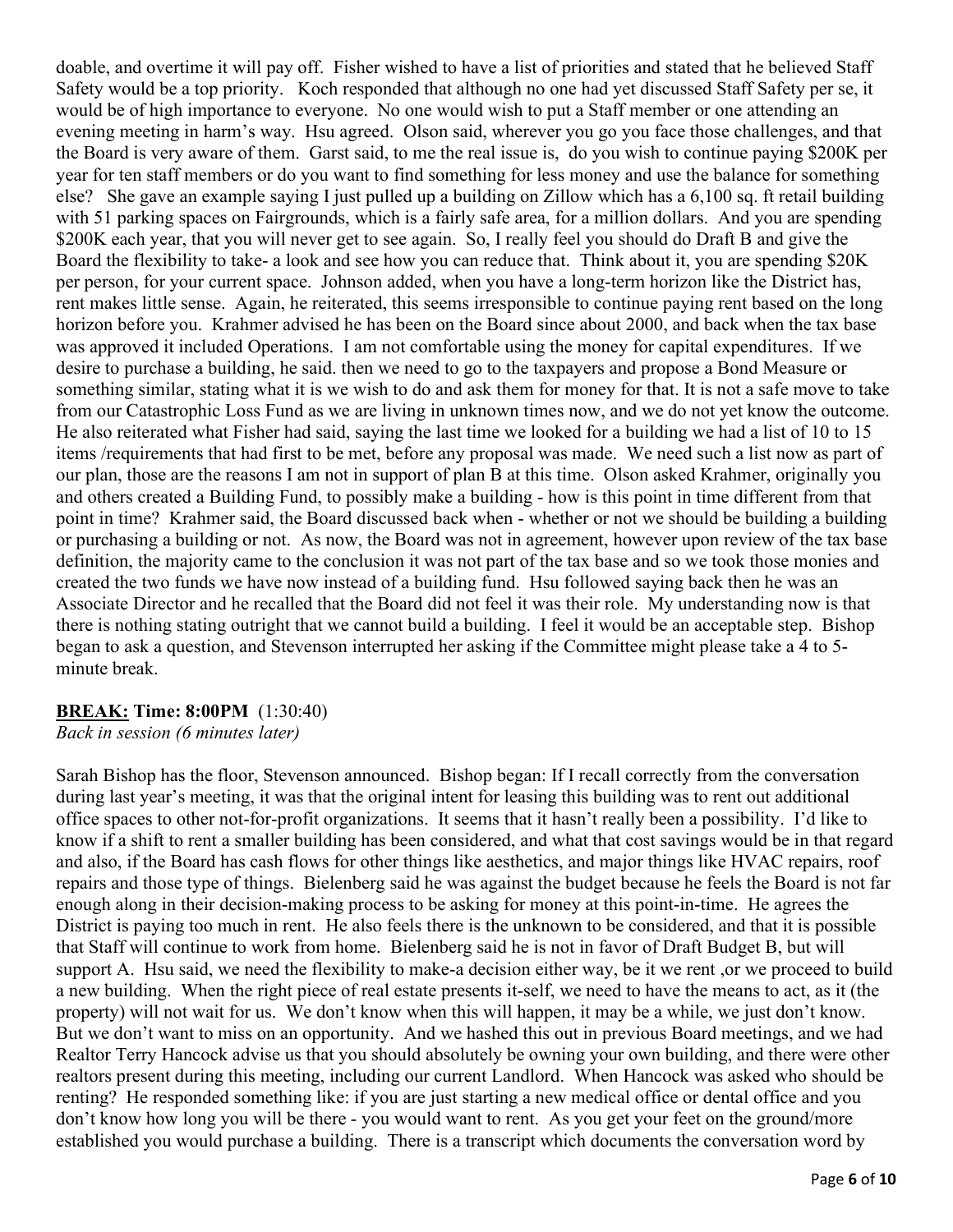word, Hsu said, but Hancock basically said, our District has longevity and we should *absolutely* own. Johnson asked if financing was an option for the District. Walker responded yes. And in the long run it would free up more money and funding for programs in the field. Garst stated, as I understand it the lease is up prior to July 1, 2021. Keppinger corrected her saying it expired the end of August 2021. Garst said she had another question. Let's say the majority of people vote for Draft A and the Board explores that option. Can they come back to the Committee or is this it? Keppinger replied, if Budget A were passed and an opportunity pertaining to real estate were to come available, then the District would create a supplemental budget, bring the Budget Committee back, let them know what the changes are and ask that they approve the transfer of monies to allow the Board to do whatever they had wanted to do with them. The Committee would pass it. The Board would pass it, and then have the monies do whatever they needed to do with it. Garst asked another question. The Board did vote to explore, they have hired a real estate agent to explore buying a building. So, the Board has essentially made a decision, is that correct? Walker responded, that is correct. Then the Budget Committee in wanting to support the Board, and desiring to save the taxpayers money, we should ...

## MOTION:

I move so that we put something on the table, and I vote for Draft B (Garst said). Motion 2<sup>nd</sup> by Johnson. Stevenson announced we have a motion and a second. Any further discussion?

## DISCUSSION:

Bielenberg said, hey Brent I think there has been a motion to actually buy a building. Garst said, no. The motion I made was to accept Draft B. Which moves money into a fund to purchase a building. It would be a Board decision, whether they do that or not. It's simply a transfer of funds. It's adopting one budget versus another budget. Jane is that correct? Keppinger replied, yes. Johnson said, and yes that was my understanding when making a second. Keppinger said, I think what Tim Bielenberg meant, is that the Board has not necessarily officially voted on whether they wish to purchase land or a building or build a building or doing whatever. Garst said, passing Budget B does not say you must buy or build a building, it simply gives the Board the flexibility to do something with the money. Fisher added that he felt something should be added about rent reduction, as no one here is really happy with \$200K - the current situation. Garst replied, well that would be up to the Board. They may decide because they cannot rent the second floor because there is not an elevator in the current building …they are not ever going to be able to rent it, they are not ever going to have that many staff and they may wish to rent a smaller place. I think everyone on this panel agrees paying \$200K for 10 people is outrageous. Fisher said, I just make to want it clear if the Board goes looking for another space that they make rent reduction a part of the discussion. Stevenson asked Koch, what are the criteria you have all agreed upon? Like size, build, rent? Koch replied, we've talked about a build, size, board rooms, meeting rooms/conference, need for a storage closet for equipment like shovels and such. parking spaces. We've explored and discussed things and are happy to provide details to you. We are simply asking for the flexibility to do something. Maybe we don't build a building or purchase land, we just want to have the ability to do something should an opportunity arise. And this maybe a good time, as it is a buyer's market right now. Stevenson said, upon review of information presented, and based on last year's Budget meeting, he did not feel there was clear articulation from the Board on where you were going, what they desire to do. And given that we have COVID-19 and some truly unknowns, getting rid of all the contingency monies for the District I just feel it is dangerous, and moving in one year isn't slow when you have been renting for decades. Koch responded we have been renting here now for seven years. The District could have owned the property by now, had we purchased it. And we are going to be here the next seven years. To continue renting at this location…well I think it is time to move on it. We've already spent a year talking about it. Just last year there were discussions with Chemeketa, and that's where it all started. At that time I was new to the District, and I learned about how much we were paying for the building, I took a tour of the upstairs and was appalled to see we were not using any part of that area in the building, and that in the very middle of the building no one was using any of the cubicles there. I don't want to sit for another year, it's not right, she said. Stevenson asked, but how did you establish a million dollars? I think that was something Scott decided that it was a place to start, Koch replied. Stevenson responded you are asking for us in our fiduciary capacity to place that money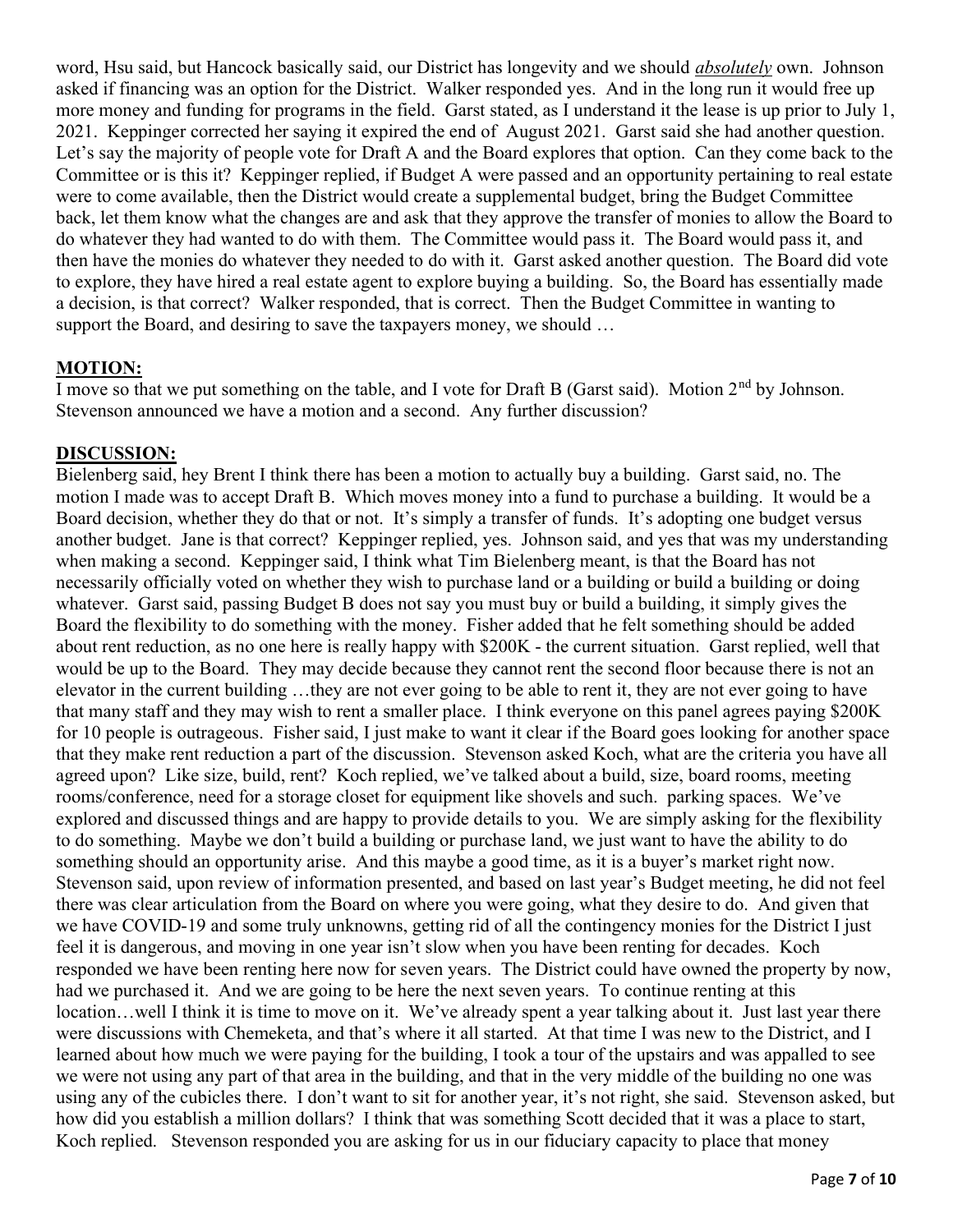basically hand you a blank check without having information. That's my little bit of un-comfort. I've been supportive of rent-reduction, new building, whatever it is. I just need more… Walker interrupted saying, Brent we did scope out what was needed and determined we needed a larger conference room, a break room, etc. Being generous we came to a figure of 4,000 sq. ft. which did not figure in cubicles but individual offices with doors. It would be most economical to buy an existing building and make alterations as needed, or simply deal with what we got. Right now, the current facility is lacking as you know, particularly in the meeting room. It is hard to get many people into the meeting room. Especially now with the age of COVID, it becomes not useful. So, in answer to the question, the Board did go through an exercise in trying to scope out what the square footage was. And we are looking at 4,000 sq. ft. if we are going to build from the ground up. And that is with very spacious office space, Walker advised. Hsu said, I think I should add... Scott you may be right that building new might be the best course of action, but that was not a Board conclusion. Just so that it is clear. Bishop stated, you have a year left on the lease. Do you have you a ball-park figure that you anticipate wanting to spend? As wanting \$1.1 mil to spend is asking that we give you quite a large blank check. I think we would all be more comfortable if you have something like \$500K needed for the building, \$100K towards capital improvements – something a little more delineated. Do you have those numbers? Koch said she had just received a listing for a couple of properties, of which they were going to explore. I have no idea what the properties are going for. I think the idea was to get the information, come back and present the information to the Board. I get the impression that you think we are going to run out and buy a building. That is not going to happen. I get the feeling you think we are being irresponsible. In the big picture we are being extremely responsible by trying to get out of the property we are in right now. I think that shows that we are here working for the better good. If you look at a \$1mil property, then let's just say we could pay cash for – that's going to add \$100K a year that we can use for more programs. It's not going to be just thrown away. Bishop replied, I think Rochelle, that my biggest concern at this present time is ..not that we feel the Board will be irresponsible and go buy the Taj Mahal… but…Brent I think I am echoing what you were saying earlier, that it is a little bit scary to remove everything out of that Reserve fund straight into that new Building fund. I think truly, that is where my main hesitation lies. That unknown. Brent asked, what if Governor Brown were to say no property taxes for the next six months? And you then need another \$750K to cover yourself. I think that is the concern when I look at it too. Bishop asked, how does the Board feel about leaving some monies in the Reserve fund, but also moving some monies into the new Building fund? As it does sound as though you wish to move forward with this. I feel it would be wise to set some funds aside, for the just in case scenario. Walker said, all we are asking for is some flexibility to do the work. We had a deal on the line, we put some money down and then we have to haul your Budget Committee back, get a quorum to approve a supplemental budget. If we have monies in a Building Reserve fund, we have easy access to the monies without holding another Budget meeting. Bishop asked, would it be enough if we held back and kept \$200K in the Catastrophic Loss Reserve fund, and move the rest into the Building Reserve fund? This would show that we are being fiscally responsible. So that you do have some money set aside for those just in case times …like this period-in time with COVID (events that are totally unexpected). Johnson pointed out that there is \$350K available in Unallocated/Unappropriated Expenses. Bishop pointed out that one could not have access to those funds until the following year. Garst said, what if we move…No…

#### MOTION:

I move to amend the earlier motion to move \$750K into the new Building Reserve fund, and that the remaining balance remain in the Catastrophic Loss fund (that Sarah spoke of).  $2<sup>nd</sup>$  by Bishop.

#### DISCUSSION:

Johnson said, that makes perfect sense. As there are ample funds available elsewhere. Garst agreed saying we have a  $2<sup>nd</sup>$  so now we have Draft C on the table.

## MOTION:

Garst continued saying, Draft B amended, which is putting \$750K into the Building fund and placing the rest into the Catastrophic Loss fund. 2<sup>nd</sup> by Bishop. Garst said, **I call to question**. Stevenson asked Keppinger for a roll call vote.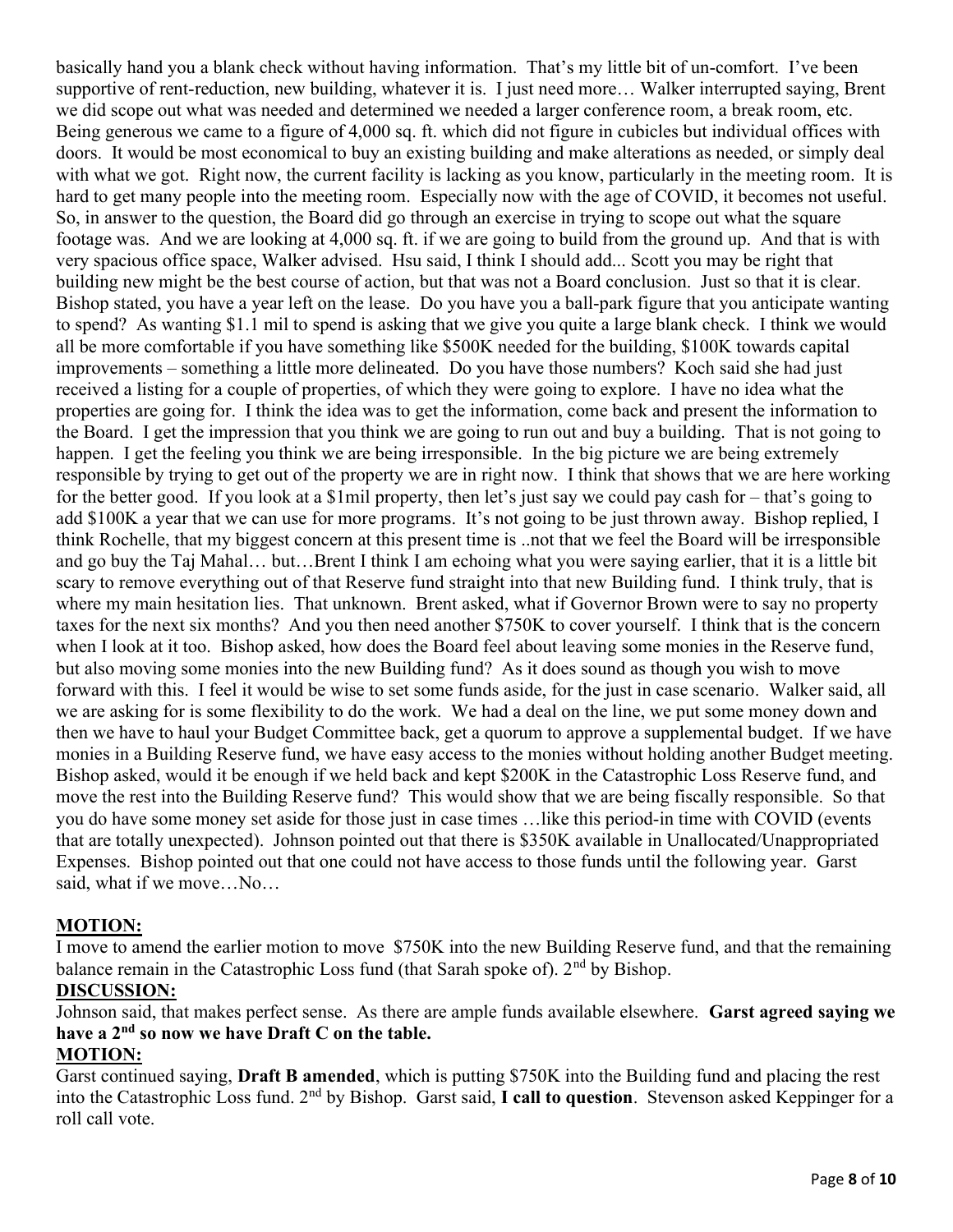Fisher asked, the motion is simply an amendment and not for total plan B, right? Garst responded, it is an amended motion the person who made the second considers it a friendly amendment and it gets added to the amendment so the new motion is to pass the budget that has the \$750K for the Building Reserve fund. We are not voting on the Budget then, Fisher again asked. Garst replied, no you are. Olson said, doesn't this have to go back to Jane, and she will have to amend it? Bishop responded, no we can do this in this form. Karen, your motion is to approve Draft B amended to show a transfer to the Building Reserve fund of \$750K with the remainder remaining in the Unanticipated Projects & Catastrophic Loss fund. Garst said, right. It's **basically a new motion for a Draft C.** I'm making a motion to accept a budget, in between A & B, has \$750K for the Building Reserve. That's the motion.

### DISCUSSION:

Fisher said he was not ready to vote on this as he wished to discuss the Vehicle Reserve fund. Garst responded that when you make a call to question according to Robert's Rule of Order there has to be a vote, according to someone who is opposed to calling to question. Olson asked, Brent you are the Chair, what do you think? Stevenson responded she is right. But I will open it for discussion.

#### DISCUSSION:

Fisher indicated he was not opposed to the motion and the \$750K, but that he would like to see in the budget the \$52,877.00 remain in the Vehicle Reserve fund. He realizes the District does not feel it will need a new vehicle within the next 2 to 3 years, but eventually we would have to move monies back into that fund.

#### MOTION:

Ralph said he would move to put the \$52,877.00 back into the Vehicle Reserve fund. Garst said, if my 2<sup>nd</sup> agrees with me, we will include that into the motion. My second, are you cool with that Tim she asked. Johnson replied, I agree. Garst said, we still have one motion on the floor: \$52,877.00 goes back into the Vehicle Reserve fund, \$750K into the Building Reserve fund. Fisher said, I'm good. Olson voiced an objection to the Vehicle funds, saying he would rather not see the funds moved back where they might remain for years and years, better he said to be able to use those monies let it work for us. Garst said, it is 8:27 PM and we are trying to get through this year. So, let's look at this again next year, and if monies haven't been touched and remain in the Vehicle Reserve fund then, I will promise to move it. Olson asked, it's been two years hasn't it? Krahmer and Keppinger both responded no. Keppinger said, no Darin we purchased a new vehicle within the last two years. Not to go against you Ralph, Keppinger said, it would be easier if the motion only included the \$750K. If we change the \$52,877.00 amount, I will be required to make several adjustments to the budget, reducing amounts from line items within the Operations and General funds to equal that amount. Garst asked Fisher if he was okay if that motion was taken back (rescinded). He replied, he would remember next year. (yes).

#### MOTION:

Garst restated that the motion is to transfer \$750K into the Building fund and placing the rest into the Unanticipated Expenses & Catastrophic Loss fund. And I call to Question to vote on. Dettwyler said there was a motion on the floor to approve Draft B. Garst responded that a motion was made to amend Draft B and it was 2<sup>nd</sup>. This motion stands. You don't have to vote for this in pieces. Stevenson recapped that there was a motion on the table, and it was seconded. Jane will you do a roll call please.

#### ACTION:

| Krahmer: | No.  | Dettwyler: | No.  | Stevenson: No. |      | Garst: | Yes, |
|----------|------|------------|------|----------------|------|--------|------|
| Palke:   | Yes, | Fisher:    | Yes. | Johnson:       | Yes. | Olson: | Yes, |
| Johnson: | Yes, | Bishop:    | Yes. | Walker:        | Yes. | Koch:  | Yes, |
| Hsu:     | Yes, | Bielenberg | No.  |                |      |        |      |

Motion Passed - 9 Yes, 4 No.